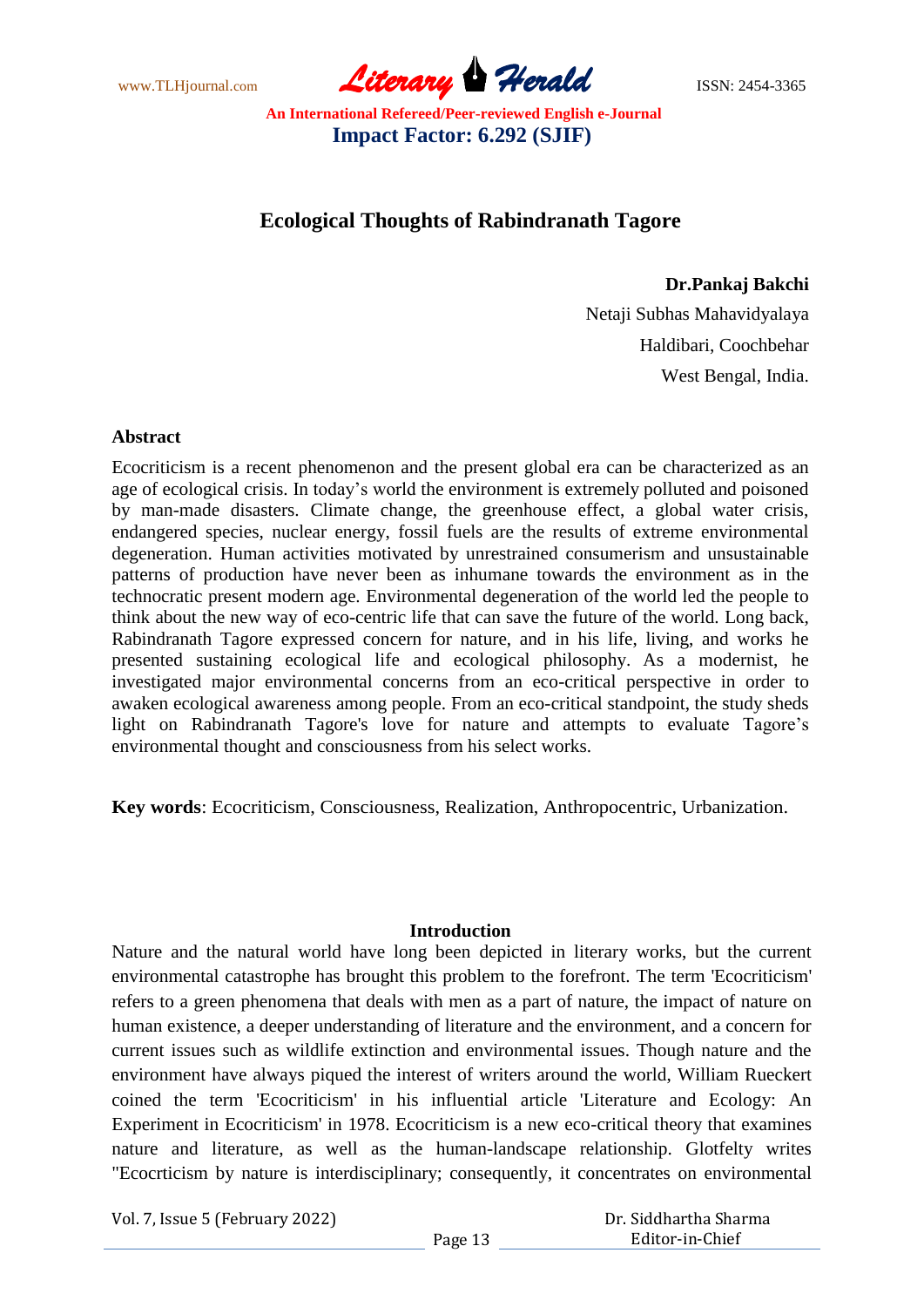www.TLHjournal.com **Literary Herald Herald ISSN: 2454-3365** 

studies, natural sciences, and cultural and social studies,". The poets, artists, philosophers, and great thinkers have been emphasizing the close kinship between nature and man from times immemorial. Human life is inconceivable without the presence of wider nature. "(1996: xviii). Ecocriticism is ""a study of the relationship between literature and the environment conducted in a spirit of commitment to environmentalist praxis" (Buell 430). Here he illustrated the interaction of environs in literature intensely. Later, CherrylGlotfelty and Harold Fromm jointly brought out *'The Ecocriticism Reader'* in 1960 that turned a broader and vivid perception on it. The present paper is a study to analyze Rabindranath Tagore"s select works from eco-critical approach which can be categorized as eco-literature from the green lens in the literature. Tagore articulated his urge for the ecological consciousness among humanity as the urgent need of the time.

Rabindranath Tagore (1861-1941), a noble laureate in twenty- century, the most prolific literary genius in Bangali literature, created poems, songs, short tales, novels, plays, travelogues, essays, and whatnot. A large number of his poems were also translated by him. Tagore's majority of texts, however, can be evaluated with environmental awareness and concern in today's environmental context. He was concerned about the environmental degradation, hazards of wilderness as the terrible impacts of materialism and consumerism on mankind. The life and works of Tagore universally confirm his eco-consciousness and a deeper understanding of life, literature, and environment and their role in civilization. In Tagore's works, Man and nature coexist peacefully in balanced form and man is portrayed as an integral component of nature rather than a superior one. This realization toward humans and their relationship with nature encourages humanity to be sympathetic and empathetic to all aspects of nature, large and little. Along with increased awareness, he harshly criticized the irrational actions of humanity against the natural world and environment. Long ago he realized the inevitability of saving the earth from the environmental crisis. Tagore looks far ahead of his times and declares that eco-systems of this world are viewed as a manifestation of a larger and deeper reality. The Upanishadic philosophy and Buddhism advocates the mutual co-existence between man and the environment. Following the same Tagore showed his deep affection and love from the heart to nature.

Tagore expresses ecological consciousness in his poems, essays, short stories, dramas, and in his songs. His environmental consciousness finds expression in his rural developmental efforts in Shilaidaha and Patisar villages and in his ecological activities in Santiniketan. Tagore established Santiniketan (abode of peace) which was in an idyllic serene place surrounded by trees and where education was given in a natural ambiance. His essays *Palliprakriti*, *Tapoban, Halakarshan* (Tilling Land) and *Aranyadebata* (The Goddess of the forest)*,* are about the environment. Aranyadebata (The Goddes of the Forest) is a notable essay in which Tagore describes the ecological issue in a very clear and loud manner. Tagore's introduction of tilling the land or planting numerous trees is commemorated in the essay *Halkarshan* (Tilling the Land). In the article, Tagore emphasises man's unquenchable

Vol. 7, Issue 5 (February 2022)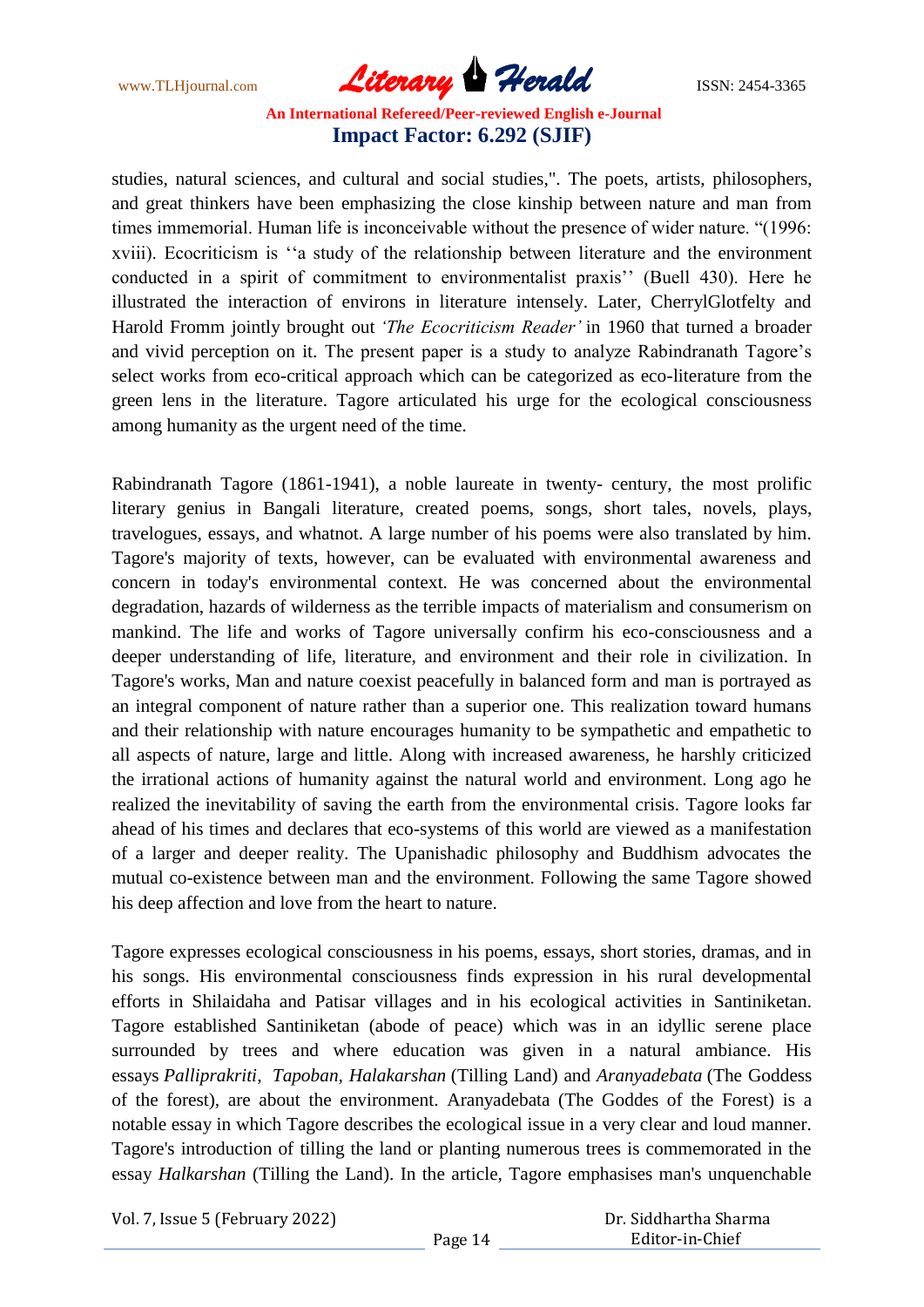www.TLHjournal.com **Literary Herald Herald ISSN: 2454-3365** 

desire to seize possession of the forest area in a lavish manner in order to pillage it. Tagore wanted everything about tilling the soil to be environmentally benign. In dance-dramas, The *Waterfall* (Muktadhara, 1922) and Raktakarabi (1925) Tagore symbolically portrays the threat of technocratic science and greedy mentality that destroy nature in the name of civilization and development.

For Tagore, trees that are the most integral element of nature, he gladly confesses their gifts. The poems of *Banobani* (*The Message of the Wild,* 1929) were composed on the occasion of *Briksharopana* (the Tree Planting Festival). In *Banobani* the poet criticizes modern technocentric civilization for its greedy exploitation of natural resources.

In Tagore's literary works, nature plays a large and crucial role. His realisation of intimacy with nature is the central point of his discussion of the natural environment. Tagore wrote that "The first stage of my realisation was through my experience of intimacy with nature," This one statement from Tagore is enough to convey the depth of his affinity with nature. Nature's diverse movements had a deep impact on Tagore's psyche. It plays an important function in instilling joy and contentment in his psyche. He believed that "Nature is not just a storehouse of force, but also a dwelling of man's spirit". Nature pulsates with life to him, and he considers it his primary responsibility to be in touch with it. Nature, according to Tagore, is a living entity and divine. From the beginning of his life, he has admired and loved nature. His poetic inspiration comes from nature. Nature serves as the source of Tagore's joy, happiness, and peace of mind. He realised that he and nature shared an instinctive and spiritual relationship. He is a natural part of the world. In the midst of nature's realm, he recognised himself. Nature serves as a friend, philosopher, and guide for him. Nature is a source of aesthetic beauty and natural resources. He never considers nature to be merely a source of our basic necessities. He was a true believer in the value of nature.

Tagore expressed his disgust against greediness and against all swallowing urbanization, and wrote *Sabhyatar Prati*(To Civilization) from *Chaitali*,1896- "dao phire se aranya lao e nagar" translated by Fakrul Alam as "Give back that wilderness, take away the city". The weariness of modern urban life is so benumbing that Tagore directly wants back the green era of innocence for being liberated from all-consuming greedy modern civilization. The poet articulates in *Sabhyatar Prati*(To Civilization)-

Give back the wilderness, take away the citys Embrace if you will your steel, brick and stonewalls O newfangled civilization! Cruel all-consuming one, Return all sylvan, secluded, shaded and sacred spots And traditions of innocence. Come back evenings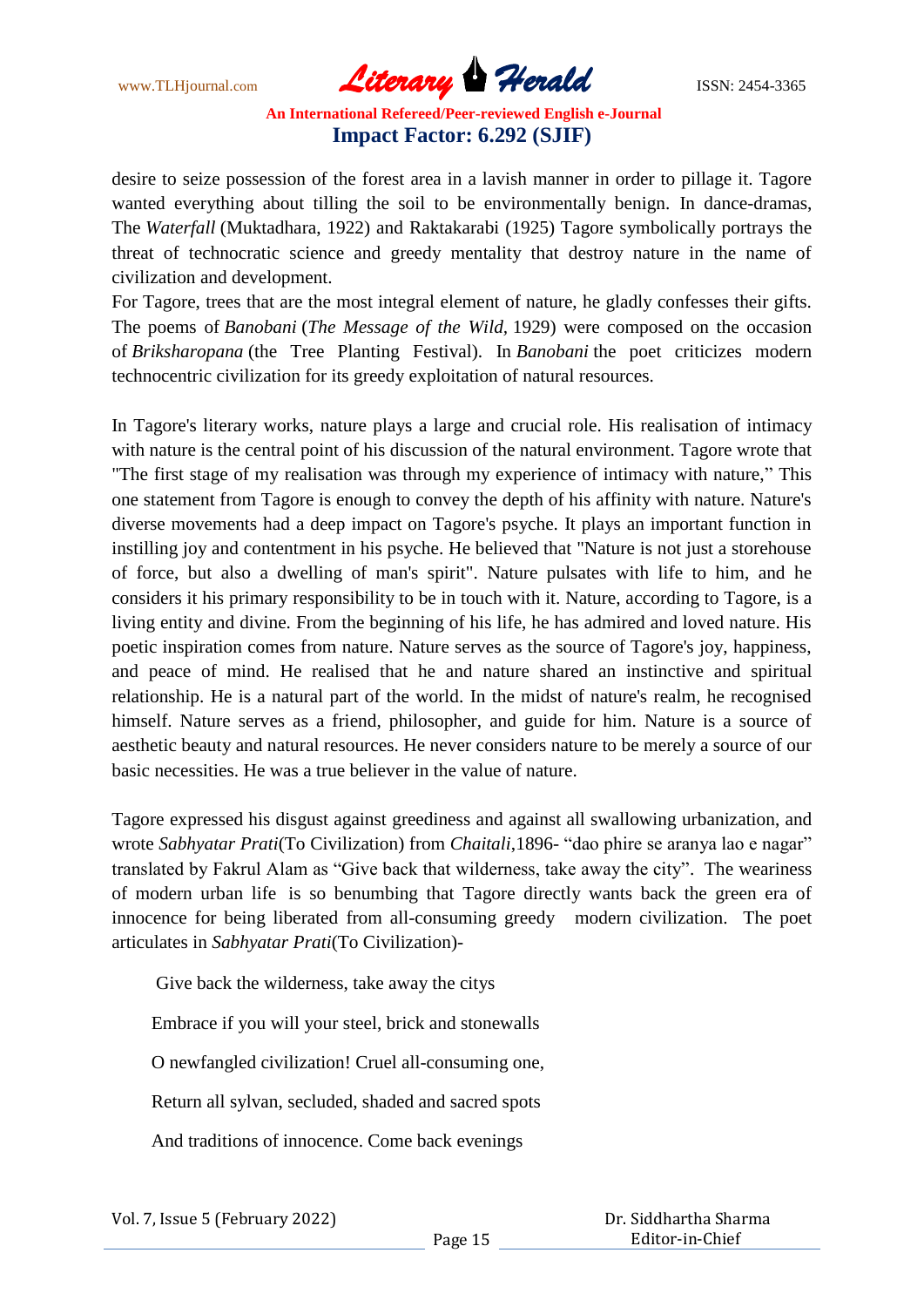www.TLHjournal.com **Literary Herald ISSN: 2454-3365** 

When herds returned suffused in evening light,

Serene hymns were sung, paddy accepted as alms

And bark-clothes worn. Rapt in devotion,

One meditated on eternal truths then single-mindedly.

No more stonehearted security or food fit for kings –

We'd rather breathe freely and discourse openly!

We'd rather get back the strength that we had,

Burst through all barriers that hem us in and feel

This boundless Universe"s pulsating heartbeat! ( Tn Fakrul 223)

Tagore paid glowing respect to the trees in his poem "Briksha Bandana" (Tree Worshipping). In fact, all of the poetry in Banabani (1926) praise trees and the natural world. The majority of the poems are named after trees and plants, such as Debdaru (Pine Tree), Nilmanilata (Nilmani Creeper), Amroban (Mango Orchard), Kurchi (Kurchi Plant), Madhumanjari (Madhumanjari Plant), Narikel (Coconut), Sal (Sal Tree), Chamelibitan (Chamelibitan Creeper), and so on. The value of trees and their emotional attachment to humans are frequently highlighted in the poetry in this collection. The poet expresses in the poem, "Briksha Bandana" ( Tree Worship).

You heard the call of the sun from inside the dark rock In the first wake of life, you tree, the first life; High on top you uttered the first hymn of light On the chest of rhythmless solid; You bring life In the dreary desolate desert. ... Land or water was once speechless The seasons without festive-songs Your branch gave song"s primitive shelter .... Man who is decorated with your wreaths O friend of man! I, a messenger, with these verses In tune with Sham"s music, a poet enamoured Offer you this endowment of mine.

The poem emphasises the fact that trees existed on the planet long before man and other animals came. The poet is a tree worshipper who gives his lyrics as a gift. Obviously, this type of poem evokes a deep affection for trees and the natural environment.

| Vol. 7, Issue 5 (February 2022) |         | Dr. Siddhartha Sharma |  |
|---------------------------------|---------|-----------------------|--|
|                                 | Page 16 | Editor-in-Chief       |  |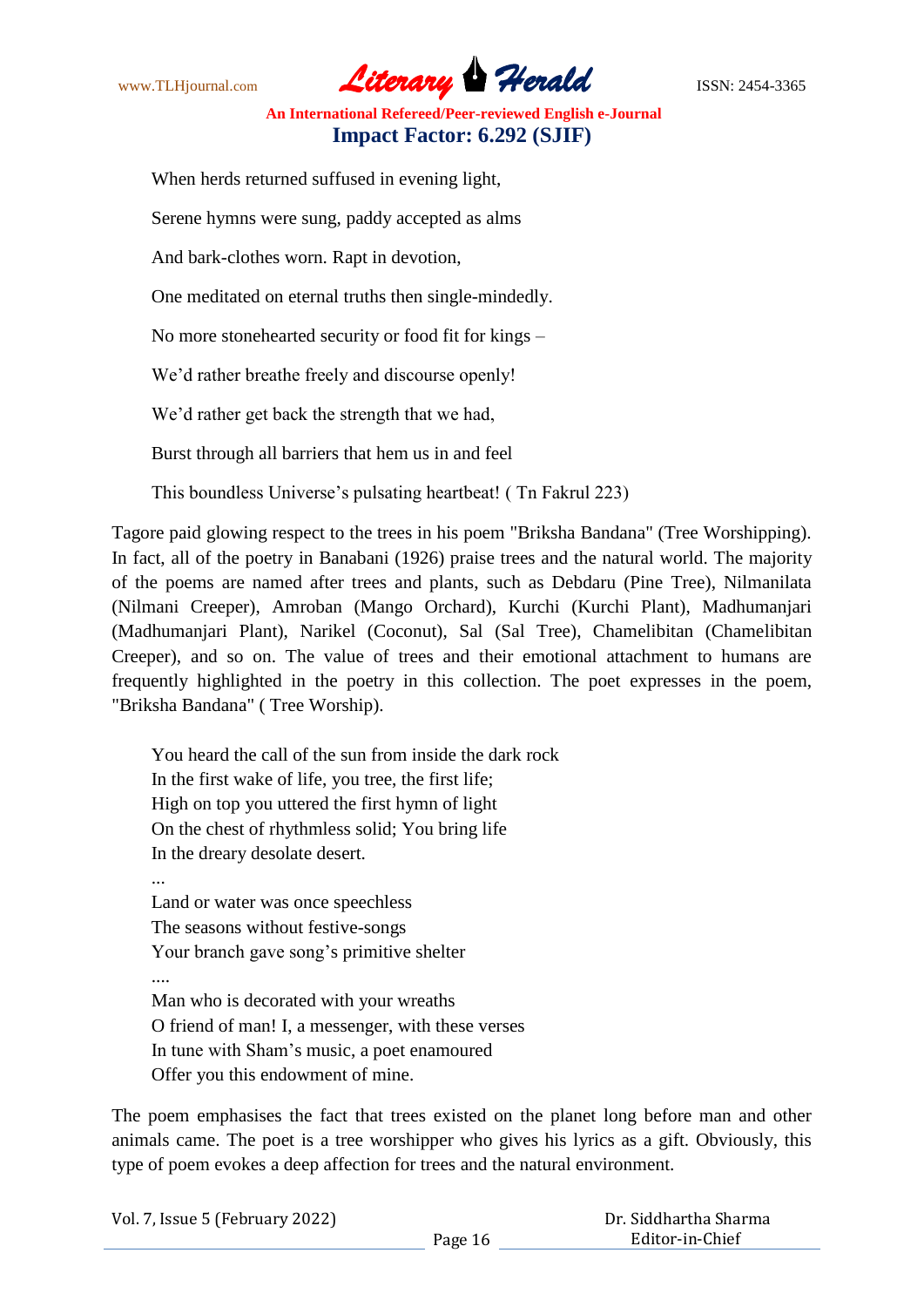www.TLHjournal.com **Literary Herald Herald ISSN: 2454-3365** 

Tagore's earth-realization is really intimate and deep. The poet articulates-

Look at the huge Earth lying over there ever so quietly ! I love her so much that I feel like clasping in my arms her whole immensity with her trees and foliage, rivers and meadows, her clamours and silences, her mornings and evenings. I wonder if ever we could get from heaven the earthly treasures which she has given us in such plentitude…. This dusty mother of ours- this our very own Earth- has tenderly carried over to us in her loving arms, these tear-born treasures of poor, mortal children in her golden cornfields and on the banks of bountiful rivers amidst the loving localities enlivened by human emotions. Wretched as we are, we cannot even preserve them. We can not even save them when cruel, unseen, powerful forces snatch them away, one by one, from her very breast. And still the poor old Earth has tried the very best she can for them. I do love this Earth so dearly!(Bhudeb Chaudhuri 5)

In the poem Mother Earth (Basundhara) Tagore shows his much deepening closeness to nature which is really notable. Amrit Sen writes in his essay *"Our Bond with the World":*  "*Basundhara* (Mother Earth, 1893) recognizes the image of the earth as the mother who sustains us at every point."

Earth, take me back, Your lap-child back to your lap In the shelter of your sari's voluminous end. Mother made me of Earth, may I Live diffused in your soil; spread Myself in every direction like spring's joy; Burst this breast-cage, shatter this stone-closed Narrow wall, this blind dismal jail Of self; swing, hum, shake, Flop, radiate, disperse, Shudder, be startled by Sudden lights and thrills, Flow through the whole globe-The poet is here in great joy, the joy is always endless. (Tn. Sen)

Vol. 7, Issue 5 (February 2022)

Page 17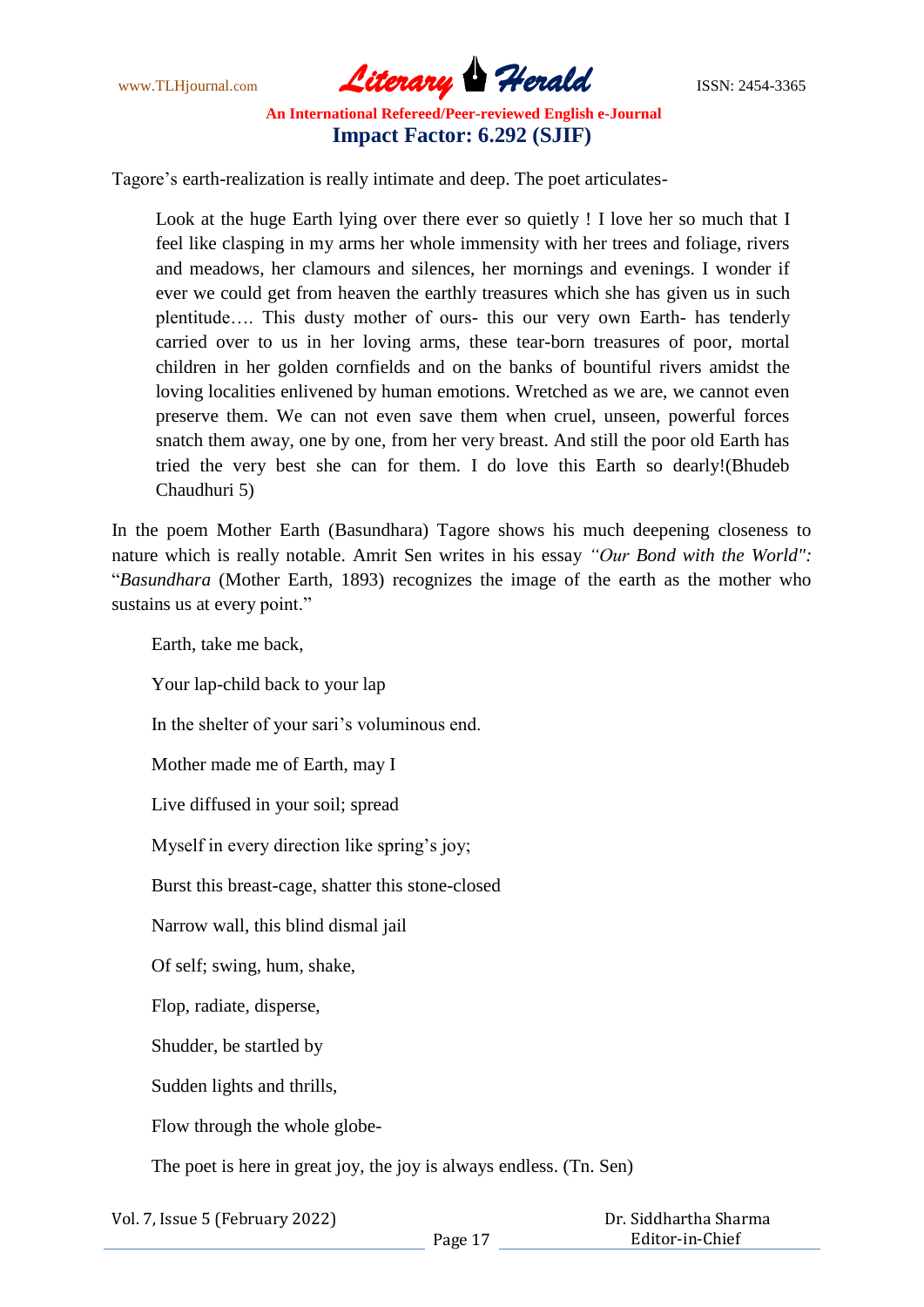www.TLHjournal.com **Literary Herald Herald** ISSN: 2454-3365

Beautiful earth, as I have looked upon you,

How often has my spirit leapt into song

With huge happiness! How I have craved

To get a firm grip on your ocean-girdled waist

And keep it pressed to my breasts;

To spread myself in every direction, as pervasive

And boundless as the morning sun; to dance

all day long upon forests, upon mountains,

on the undulations of trembling leaves; to kiss

every flower that buds; to embrace

all the tender densely growing greenswards;

to the oscillate as on a swing of delight

on every wave…(Basundhara, Tn by Amrit Sen)

"We find that life around him flows into him and is transformed into art. His life is a continuous essay in experiencing and turning that experience into things of beauty."(Umashankar Joshi: 115).

With the rays of light I flow in joy To the far corners of the earth In joyous play I extend Language to every wave and direction I spread myself on the pinnacles Of the snowy cliffs in silence O Earth my heart has sung aloud In joy, aspired to clasp you close tome To kiss every single bud, to embrace Every blade of grass The joy of the world I wish to feel with all of mankind Clasp me close to your heart Where joy evolves in every beat In Every nook and corner Do not keep me away. (Basundhara, Tn by Amrit Sen)

 Dr. Siddhartha Sharma Editor-in-Chief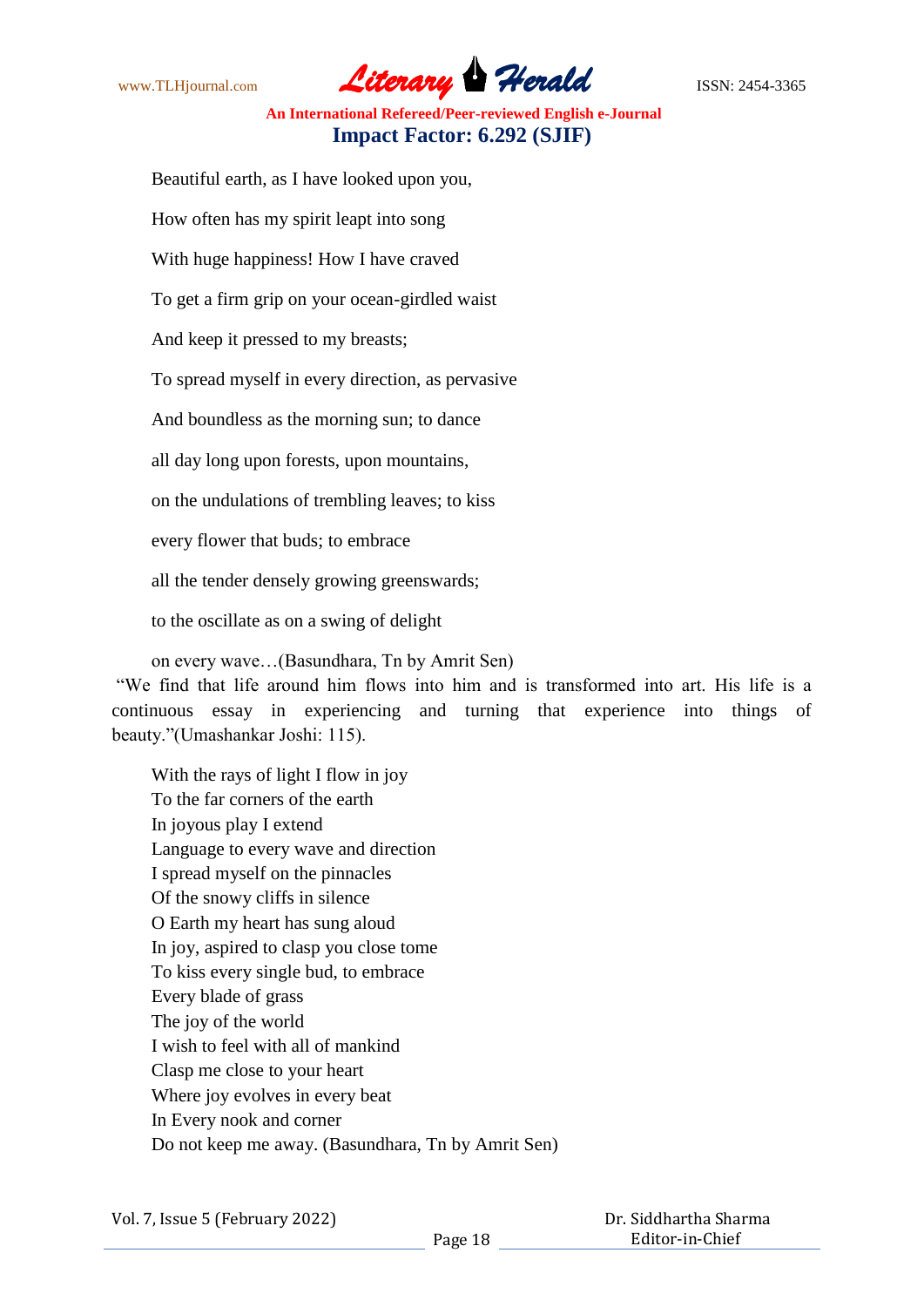www.TLHjournal.com **Literary Herald Herald ISSN: 2454-3365** 

Eco-logical and eco-aesthetic thinking is prominent in some of Tagore's dramatic dancedramas, such as "Muktadhara" or Waterfall and "Raktakarabi" (red oleanders). The Waterfall (Muktadhara), often regarded as Tagore's finest theatrical work, has been viewed as a symbolic play indicating Tagore's denial of the machine in favour of the living forces.

'Muktadhara,' a play by Rabindranath Tagore, features modern machine monsters. The conflict between nature and machine has been shown in this piece. The drama's central theme is how humans construct dams to control natural water flow and do harm to the environment. Muktadhara's songs express the complexity of machinery and technology in relation to the environment and fauna. The monarch of Chitrakoot, Ranjit, ruled the kingdom of Chitrakoot in the drama, and he attempted to control with his financial dominance. He constructed a dam to block the natural waterfall. Bibhuti, the country's royal engineer, built the huge machine despite the objections of Abhijit, the crown prince. 'My purpose was to make Man triumphant over the dunes, water, and stones, which conspired against him,' engineer Bibhuti answered when a courier informed him of the dam's damaging effect on the cascade. "I didn't have time to think about what would happen to some poor corn fields in some wretched cultivator's field somewhere'

This free-flowing waterfall held a special place in the heart of Crown Prince Abhijit. He understood it was both exploitation of the Shibtarai people and tyranny of nature. He considered this natural waterfall to be the mother of the country. The crown prince then went to demolish or destroy the dam, but he was swept away forever by the waterfall's torrent. Rabindranath has given life to the idea that man has strived to create absolute authority over Nature via his might in Muktadhara. It appears to us to be the voice of Eco-feminists who disseminate the idea that modern development policy, which causes environmental damage, ignores symbioses, natural linkages, and life's sustainability.

Ecocriticism again closely studies nature-culture interaction. "Ecocriticism also looks closely at the human culture-nature interaction in texts. It assumes that nature and human culture are mutually influential. Texts that explore this mutual influence are supposed to embody an ecological consciousness" (Ganaie 4). Raktakarabi (Red Oleander), a poetic play by Tagore, expresses his concern about unbridled capitalism, excessive exploitation of nature, environmental concerns, and extreme materialism in human beings. Rabindranath Tagore"s play Red Olenders (1924) is the translation of his Bengali play Raktakarabi. The play was inspired by a crimson oleander plant crushed by abandoned iron that Tagore saw while wandering in Shillong and was later turned into a play. Tagore said that the theme of the play involves gross capitalism and ecological exploitation. Tagore exemplified that what would happen if men live detached from nature. Yakshapuri, the king, is the protagonist ofthis drama who made hard metal walls and engaged himselfto dig gold and other natural mines destroying nature for his extreme greed for property and treasure. The environment of his kingdom was being ruined for his activities badly. Tagore intensely portrayed the disastrous impact of greed

Vol. 7, Issue 5 (February 2022)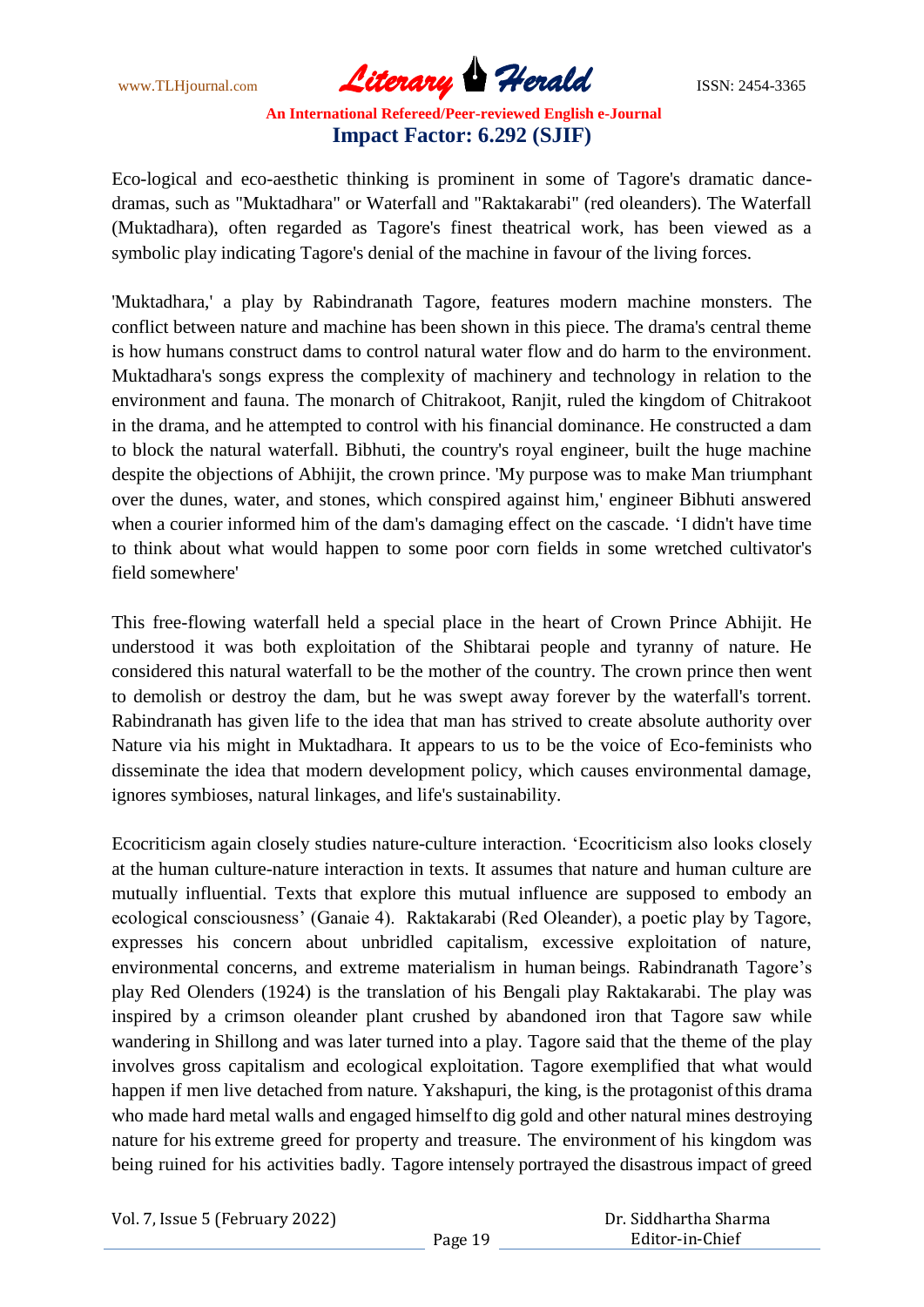www.TLHjournal.com **Literary Herald Herald ISSN: 2454-3365** 

by men in his play. According to Rabindranath, three elements of human nature namely, pride, greed and power are the root causes of man"s separateness from the harmony of the Nature. The nature of that realm was raped by this greedy king aftermath. Raktakabari (Red Oleander) is a warning against man"s excessive greed for wealth and over exploitation of nature and labour.

So, Red Oleanders is about the increasing exploitation of natural resources. Tagore was aware of the difficulties concerning workers, mines, and the environment. These are inextricably tied to modern global capitalism and corporate greed. As a result, man is drifting away from human values, morality, spirituality, and the natural world. Alienation is casting a long shadow over a man's life and foreshadowing calamity. As a result, the author emphasises the necessity of man's coexistence with nature.

The palace of the king is the setting for Red Oleander. The protagonist of this drama is Nabdhini, who pushed and motivated everyone in the community, even the monarch, to believe. The play's enemy is the King, who turned the town into a fort and turned the people into gold-digging machines. He was a great man who was also jealous and greedy for riches. The town is named after the Yaks, who are servants of the Hindu God of Wealth, Kuber. As everyone laboured as slaves for the selfish king, Tagore chose it as the town's name. Nandhini instilled courage and faith in the people, allowing them to stand up to the king. She rushed to meet with the King, determined to educate him about the negative consequences of mining gold and destroying and controlling nature. The character of Bishu, who was tied and tortured there, represents the oppression of labour. Tagore also discovers that the primary source of conflict between man and environment, as well as between man and man, is a desire for power. Though Tagore was critical of man-centered society and modern technical achievements, he was not entirely opposed to machine-based civilization. He stated that development will protect the environment from degradation and exploitation. All living and non-living entities, he believed, were part of a single organism that was interrelated. Nature should not be abused in the sake of humanity's bright life. Yaksha town represents an exploited ecosystem and an illusory option in Red Oleander. The king's workers could not have thought that there was another way to live until Nandini arrived on the scene.

At all times, 'Red Oleander' can be seen as a play on environmental awareness. In this drama, both the abuse of nature and the exploitation of man are shown in magnificent form. It's also regarded as one of the best instances of ecofeminism. In this scenario, Nandini and her lover were finally slain. This drama is significant to eco-critics because it violates women and nature. Nandini is also an example of women's power and Tagore's ecofeminism is heavily referenced in this play.

So, the play makes all humans understand about environmental imbalances. Every scene causes the audience to reflect on current environmental challenges. The author urges readers

| Vol. 7, Issue 5 (February 2022) |         | Dr. Siddhartha Sharma |
|---------------------------------|---------|-----------------------|
|                                 | Page 20 | Editor-in-Chief       |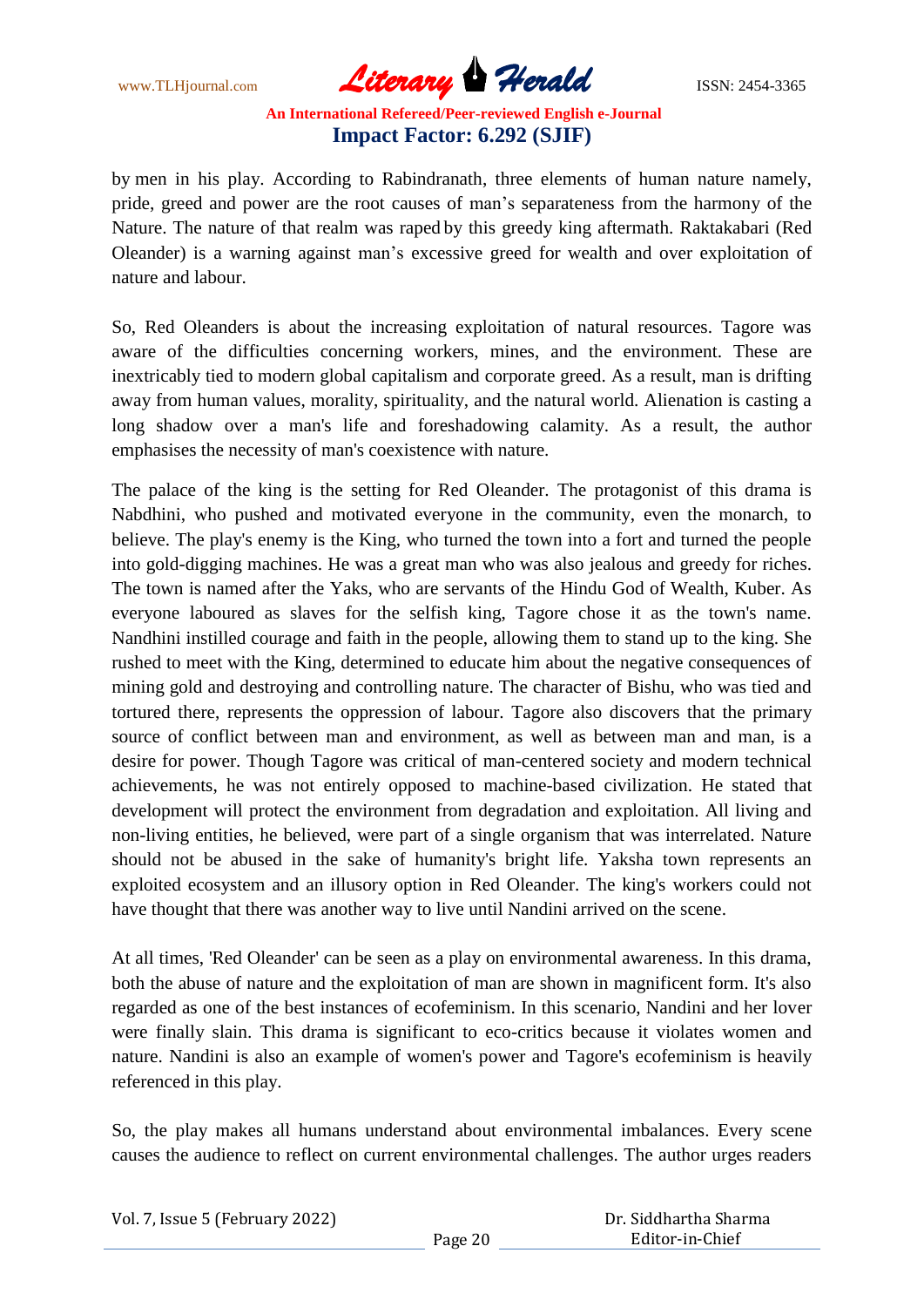www.TLHjournal.com **Literary Herald Herald** ISSN: 2454-3365

to recognise the inadequacy of natural resources. On the one hand, beauty, nature, freedom, love, song, sympathy, and happiness are discussed; on the other hand, oppression, ignorance, loss of identity, and grief are examined. Idealistic views are indicated to raise awareness in order to better serve the population.

Rabindranath Tagore exposes the environmental strife and ecological injustice of the present world. Tagore has warned about human beings in modern society harming the environment by mining with modern machinery and the slaughter of innocent animals. Rabindranath Tagore was a rebel and modernist who opposed science but opposed the disastrous human urge to use technology to destroy the environment. Tagore was a vocal opponent of human economic exploitation of natural resources in the name of religion and modernity. The plays 'Muktadhara and Red Oleanders highlight the importance of environmental values in today's world, which is a major concern for humanity. Tagore explores the concept of environmental consciousness in light of tremendous technical breakthroughs and unwanted cultural shifts. Rabindranath Tagore successfully dealt with the concept of human future prospects, as well as a very essential message to humanity about the preservation of the ecology in modern civilization.

#### **Works Cited**

Harold Fromm, Cherryl Glotfelty and. *The Ecocriticism Reader*. Georgia: University of Georgia Press, 1996.

Buell, Lawrence. *New England Literay Culture: From Revolution Through Renaissance*. Cambridge University Press, 1996.

Buell, Lawrence. *New England Literay Culture: From Revolution Through Renaissance*. Cambridge University Press, 1996.

Sen, Amrit, Nature in Tagore's Poetry .Nov, 2014. Web. 15 Aug. 2014. .<http:museindia.com/>

Das, Debmalya, An Ecocritical Reading of Tagore. Muse India Archives, 2014 Issue 45. Web. 14 Dec.,  $2014. < \frac{http://www.museindia.com>}{http://www.museindia.com>}.$ 

Alam, Fakrul and Radha Chakravarty ed.*The Essential Tagore*. Kollkata: Visva-Bharati edition, 2011. Chaudhuri, Bhudeb, et al, eds. *Introduction to Tagore*. Visva-Bharati, 1988.

Amrit and Sircar, Anirban. *Basundhara*: *Rabindranath Tagore on Nature and the Environment*. Kolkata: Visva-Bharati, 2018.

Agarwal, Beena. The Plays of Rabindranath Tagore New Delhi: Satyam Publishers, 2003.

Ganaie, Altaf Ahmad. "Literature and Ecology: An Experiment in Ecocriticism." *Pune Research : An Interantional Journal in English* Volume 4.Issue 5 (2018).

Ketaki Kusari Dyson, translator. *I Won't Let You Go- Selected Poems: Rabindranath Thakur.* Gurgaon: Penguin Books, 2011.

|  |  | Vol. 7, Issue 5 (February 2022) |  |
|--|--|---------------------------------|--|
|  |  |                                 |  |

 Dr. Siddhartha Sharma Editor-in-Chief